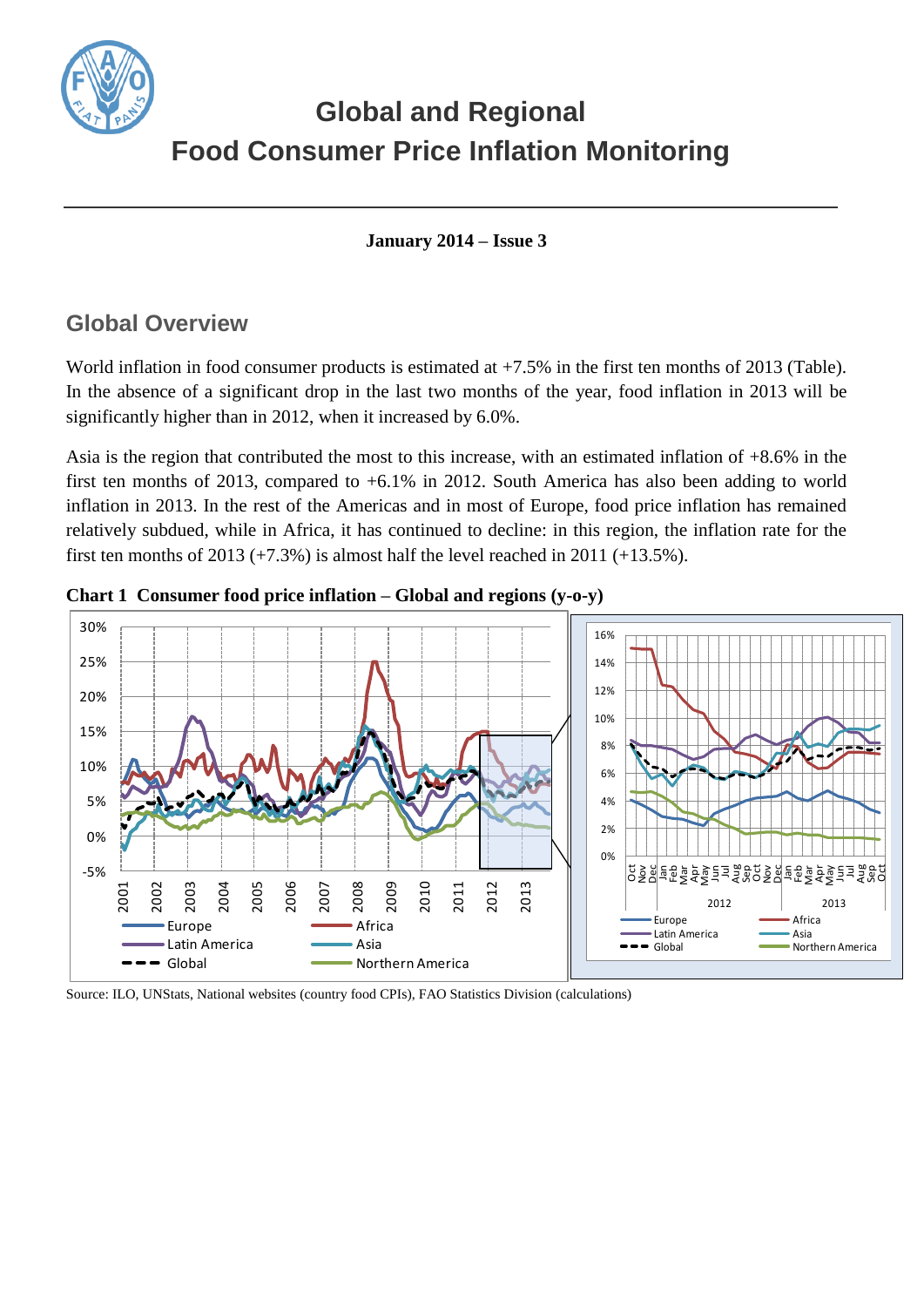| Growth rates in percent | 2011 | 2012 | 2013* | Oct. 2013<br>$(y-o-y)$ |
|-------------------------|------|------|-------|------------------------|
| World                   | 8.4  | 6.0  | 7.5   | 7.8                    |
| <b>Africa</b>           | 13.5 | 9.1  | 7.3   | 7.4                    |
| Southern Africa         | 7.0  | 7.3  | 6.1   | 4.3                    |
| Western Africa          | 9.3  | 8.7  | 7.1   | 5.9                    |
| Northern Africa         | 9.4  | 8.4  | 7.5   | 8.5                    |
| Central Africa          | 12.1 | 12.0 | 9.4   | 7.8                    |
| Eastern Africa          | 23.3 | 10.1 | 7.3   | 9.1                    |
| <b>Americas</b>         | 6.6  | 5.8  | 6.1   | 5.4                    |
| South America           | 9.5  | 8.4  | 10.6  | 10.3                   |
| Central America         | 5.9  | 6.8  | 5.7   | 3.4                    |
| Caribbean               | 7.2  | 6.3  | 6.2   | 4.2                    |
| Northern America        | 3.7  | 2.6  | 1.4   | 1.2                    |
| Asia                    | 8.6  | 6.1  | 8.6   | 9.5                    |
| Eastern Asia            | 10.6 | 4.5  | 4.0   | 5.7                    |
| South-Eastern Asia      | 2.6  | 4.1  | 7.6   | 7.9                    |
| Western Asia            | 6.1  | 10.2 | 12.6  | 12.6                   |
| Southern Asia           | 8.8  | 8.1  | 13.5  | 13.6                   |
| <b>Europe</b>           | 5.0  | 3.3  | 4.1   | 3.1                    |
| Southern Europe         | 2.5  | 2.5  | 2.6   | 1.3                    |
| <b>Eastern Europe</b>   | 8.6  | 4.3  | 6.1   | 5.0                    |
| Northern Europe         | 5.1  | 3.0  | 3.3   | 2.9                    |
| Western Europe          | 2.3  | 2.9  | 3.0   | 2.2                    |

**Table Trends in global and regional consumer food price inflation** 

Source: ILO, UNStats, National websites (country food CPIs), FAO Statistics Division (calculations) \* Dec. 2013 – Oct. 2013 compared to Dec. 2012 – Oct. 2012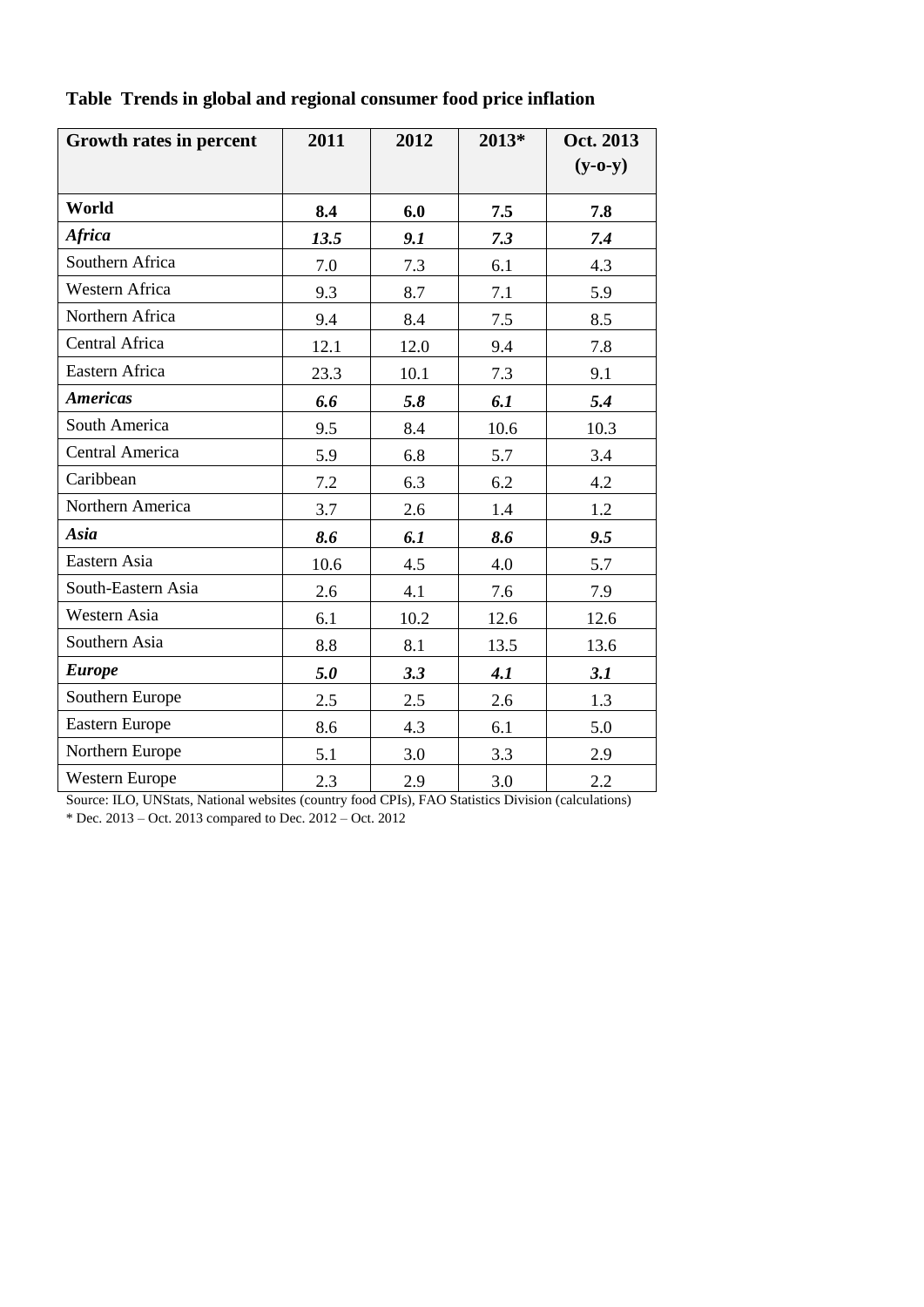### **Regional focus: Asia**

After a deceleration in 2012, food inflation in Asian countries is back in 2013 to the levels reached in 2011 (+8.6% on an annual basis). In the last two months for which data was available, food inflation even seemed to be picking up, reaching +9.5% in October 2013 (y-o-y). Increasing inflation rates can be observed in all Asian sub-regions, except in Eastern Asia, where food prices have remained subdued since mid-2012, driven by the sharp slowdown of food inflation in China in 2012 (+4.6% after +11.6% in 2011) and its stability since then.

In Southern Asia, which accounts for 42% in the all-Asia index, food prices have gone up by 13.5% in the first 10 months of 2013 compared to the same period of the previous year. In 2012, the annual food inflation rate in this sub-region was only +8.1%. The rising trend is almost entirely attributable to India, where food inflation in 2013, at  $+13.5\%$ <sup>1</sup>, is more than twice the rate observed in 2012 (+6.6%). Food inflation in India has been largely driven by wheat prices, which began to rally in mid-2012. Other basic commodities such as pulses and oilseeds are following similar trends. The Government of India has announced measures to lower tensions on food prices, such as increasing the quantities sold at a discounted price of grain held in state-owned granaries. The National Food Security Act, signed in September 2013, will also have major impacts on food markets and prices, by providing subsidized grain to approximately two thirds of India's population (See Box 1 for more details).

In South-Eastern Asia, food inflation is continuously rising since the beginning of 2012: it has reached  $+7.6\%$  in the first 10 months of 2013, compared to an annual rate of  $+4.1\%$  in 2012. The bulk of this increase can be attributed to Indonesia, where food price inflation in 2013 has doubled compared to 2012 (+12.0% in the first ten months of 2013 compared to +5.9%). One of the recent drivers of food inflation in this country is the structural imbalance between the demand in soybean-based products, on the rise since 2003, and the supply of this commodity, which has been particularly low in  $2012^2$ . These structural factors, combined with recent climatic events such as Typhon Haiyan, which hit the Philippines and Viet Nam in November 2013, and the rainy season flooding in Cambodia, suggest that tensions on food prices remained high in the last two months of 2013. Given the damages inflicted to the agricultural sector in these countries (the Typhoon damaged roughly 40000 hectares of crop land in Viet Nam, according to a government estimate<sup>3</sup>), these tensions will very likely carry forward in most of 2014.

In Western Asia, food inflation has also been on the rise during the past two years: it is estimated at  $+12.6\%$  for the first ten months of 2013, after  $+10.2\%$  on average in 2012 and  $+6.1\%$  in 2011. Price trends in this sub-region, which comprises countries from the Middle and Near-East, used to be driven by Turkey, which makes up 53% of the sub-regional index. It has not been the case in the past two years, with food inflation in Turkey rising only moderately in the first ten months of 2013 to  $+9.0\%$ . after +8.4% in 2012. The current source of food price rises in this sub-region is the persisting political

 $\overline{a}$ 

 $1$  Dec. 2013 – Nov. 2013 compared to the same period of 2012.

<sup>&</sup>lt;sup>2</sup> Asia Food Price and Policy Monitor, December 2013, Issue 6, FAO Asia-Pacific:

[http://www.fao.org/fileadmin/templates/rap/files/APFPPM/APFPPM\\_December2013.pdf.](http://www.fao.org/fileadmin/templates/rap/files/APFPPM/APFPPM_December2013.pdf) 3 *Ibid.*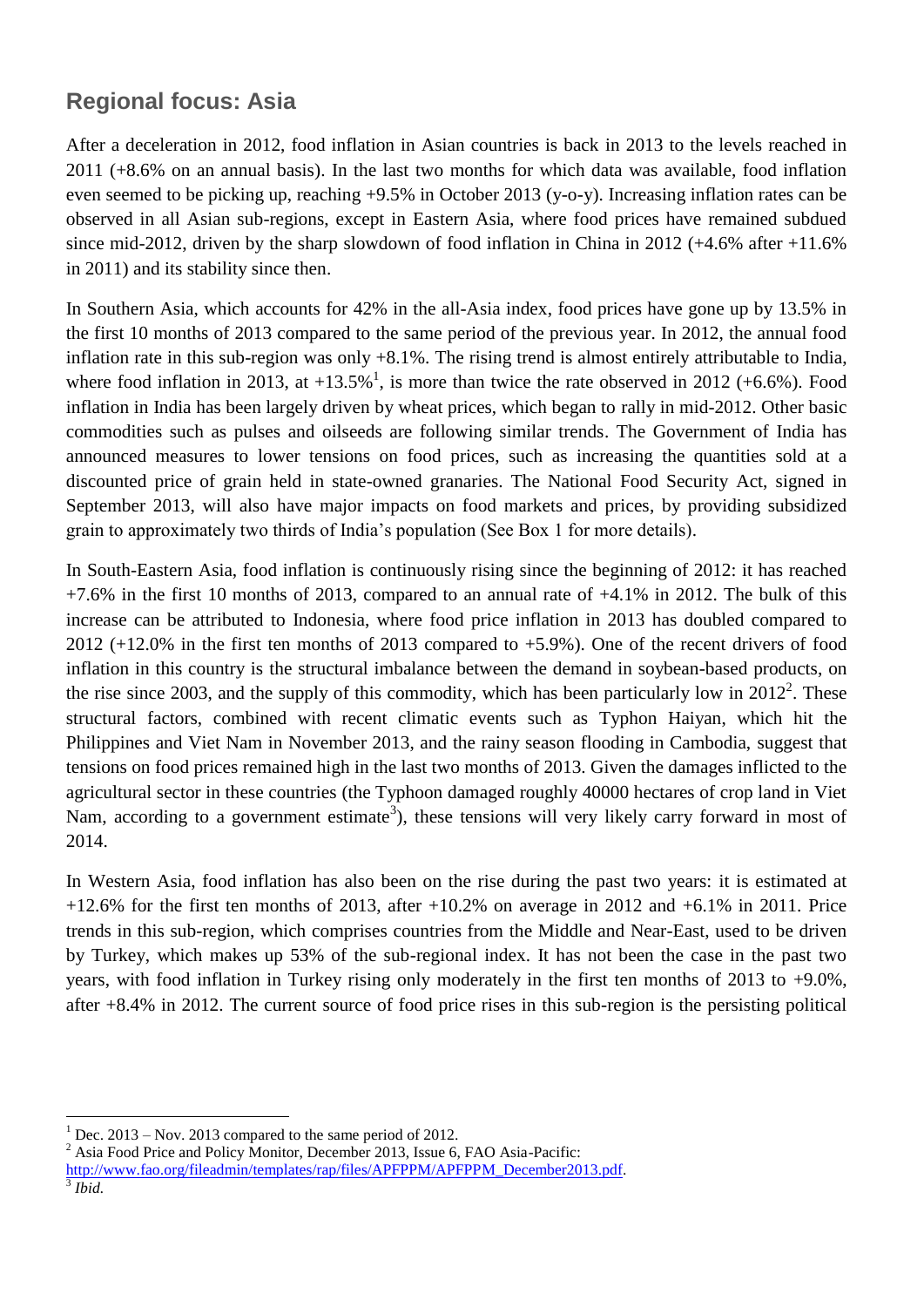and military conflict in Syria, which explains the high inflation levels reached in this country in 2012  $(+38.4\%)$  and the acceleration observed in 2013  $(+57.3\%)^4$ .





Source: ILO, UNStats, National websites (country food CPIs), FAO Statistics Division (calculations)

# **Agricultural commodity prices and food consumer prices**

The price of major agricultural commodities traded on international markets has slightly declined in 2013 (-1.5%<sup>5</sup>), according to FAO's Food Price Index (FPI)<sup>6</sup>. World food consumer prices are instead set to increase in 2013 by 7.5%, in the absence of any major shock in the last two months of the year. This difference in price changes between the two series is not surprising, given their intrinsically different properties: world food consumer prices follow to a certain extent core inflation which, at world level, follows an upward trend and exhibits little volatility. Commodity prices, on the contrary, are much more volatile and exhibit a less marked upward trend. A closer look at these time series allows us to see that their movements in 2013 were not as uncorrelated as they seem: the decline of the FPI in 2013 is much less pronounced than the fall observed in 2012 (-7.3%), indicating a relative "recovery" or stabilization in commodity prices; in 2013, the infra-annual movements in the CPI continued to track, with the usual lag, changes in the FPI.

This said, the level of pass-through between international commodity prices and food consumer prices has been slightly lower in 2013, as illustrated by Chart 4. This can be explained to some extent by the appearance or strengthening of tensions on food prices in different regions of the world in 2013 which are not or little related to the movements of agricultural commodity prices on international markets. This is the case, for example, of food price developments in India, which respond much more to internal drivers than to external ones. This is also the case of political and military conflicts in the middle-east and in Africa, which affected countries and regions which are not major agricultural producers.

 $\overline{a}$ 

<sup>&</sup>lt;sup>4</sup> These estimates reflect both official data reported by Syria's Central Bureau of Statistics and own estimates made by FAO Statistics Division. These figures may not entirely reflect true inflation trends in the country.

<sup>&</sup>lt;sup>5</sup> December to November 2013 compared to 2012

<sup>6</sup> <http://www.fao.org/worldfoodsituation/en/>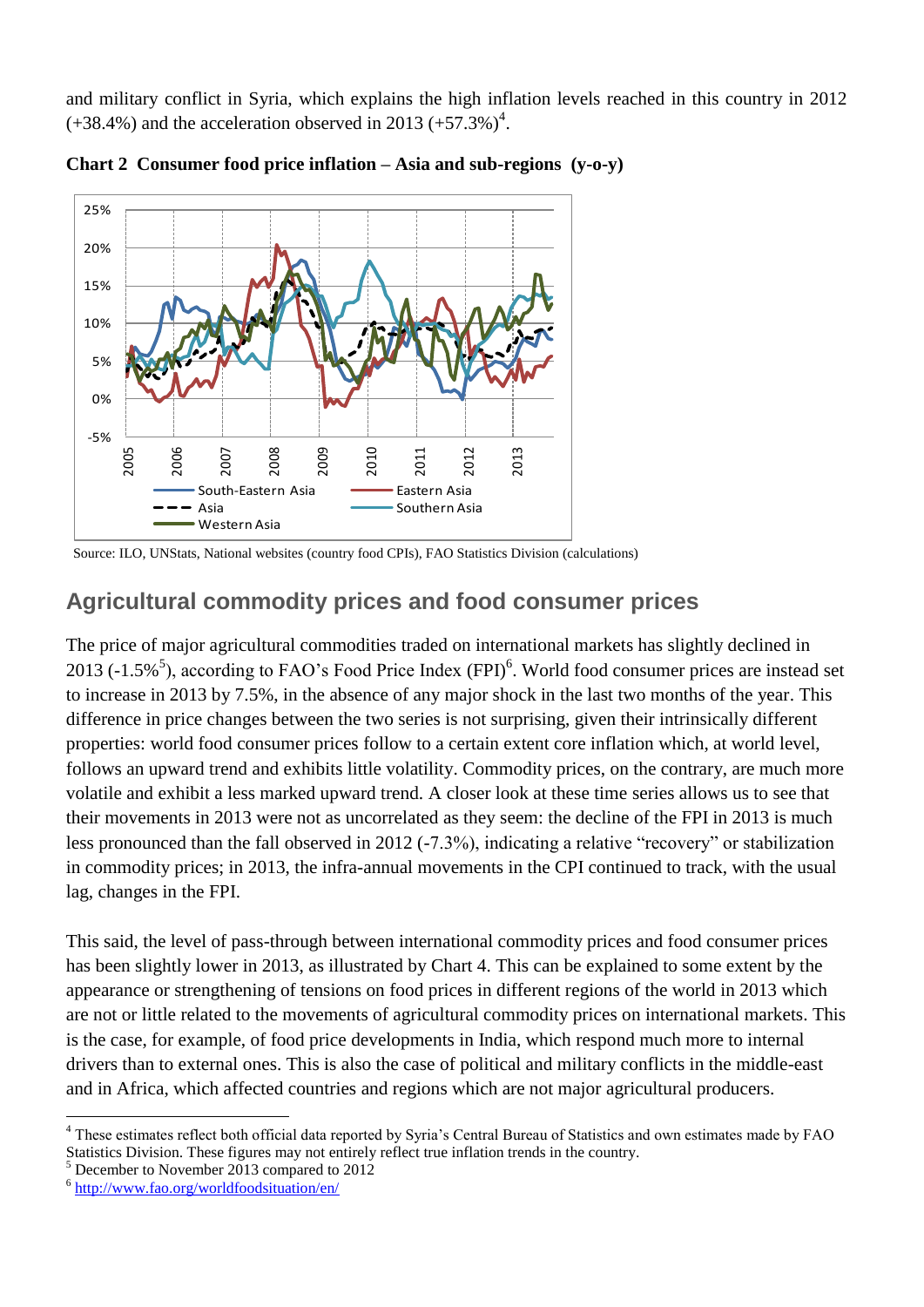In addition to these factors, it has been showed in previous releases and studies<sup>7</sup> that while agricultural commodity price changes are indeed transmitted to food consumer prices, this transmission is lagged and incomplete (Chart 3 and 5). In addition, it has also been showed that the extent and speed of this pass-through is highly variable across regions.



**Chart 3 Food consumer prices vs. agricultural commodity prices (y-o-y)**

Source: FAO's Statistics Division (FAO Global Food CPI) and FAO's Trade and Markets Division (FAO Food Price Index)





Source: FAO's Statistics Division, with data up to October 2013

Note: the linear correlation coefficient used here measures the degree of linear relationship between the y-o-y growth rates of the two price indexes. By construction, this coefficient does not capture non-linear correlations. 12-months sliding time periods have been used.

 $\overline{a}$ 

<sup>&</sup>lt;sup>7</sup> See for example

[http://www.fao.org/fileadmin/templates/ess/documents/consumer/Study\\_on\\_regional\\_food\\_inflation\\_transmission\\_FAO\\_20](http://www.fao.org/fileadmin/templates/ess/documents/consumer/Study_on_regional_food_inflation_transmission_FAO_2013.pdf) [13.pdf](http://www.fao.org/fileadmin/templates/ess/documents/consumer/Study_on_regional_food_inflation_transmission_FAO_2013.pdf)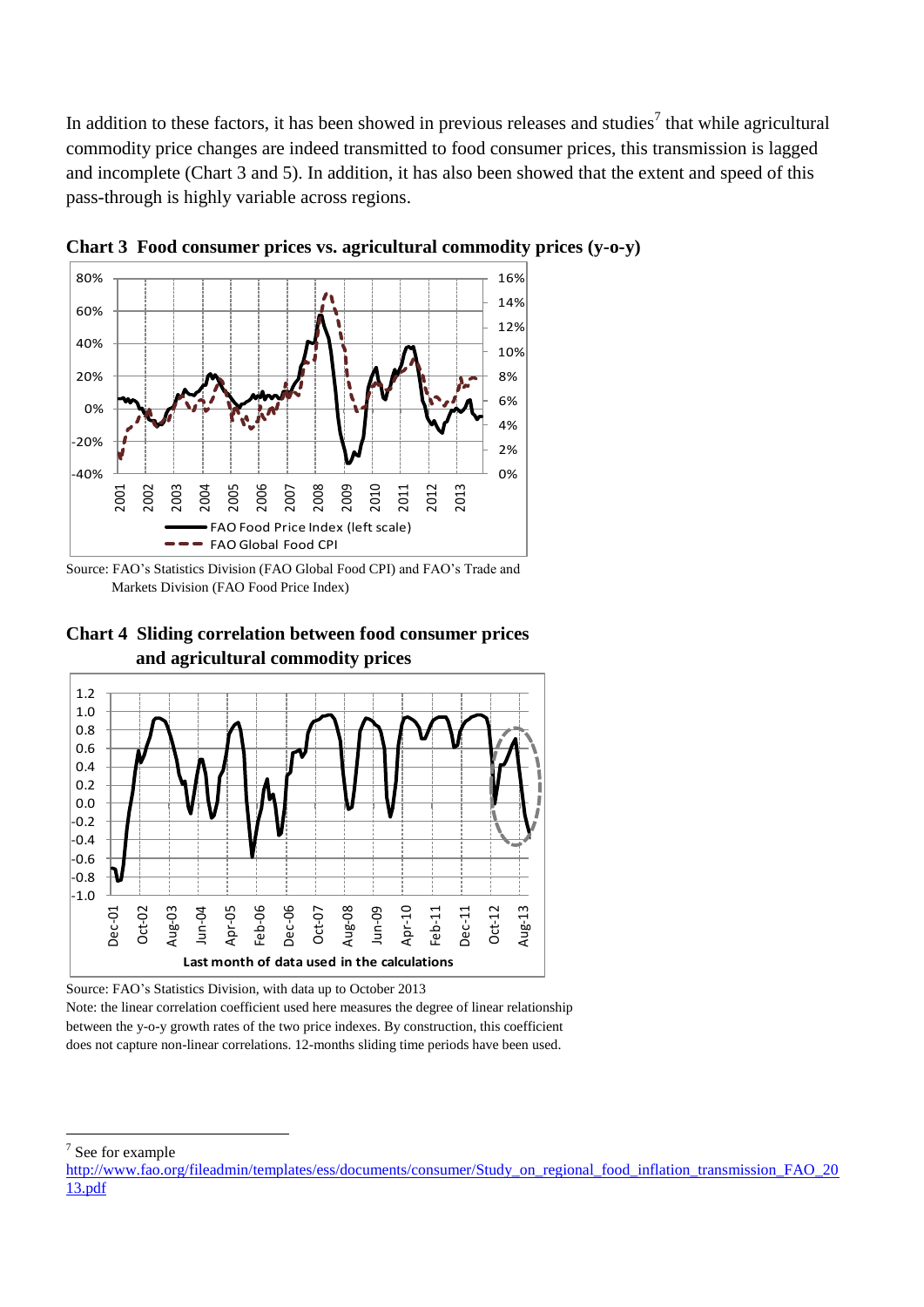**Chart 5 Correlation between the Global Food CPI and the FPI**



Source: FAO's Statistics Division Note: the linear correlation coefficient is used here and applied to the y-o-y series.



The 2013 Indian National Food Security Act, also known as the Right to Food Act, was signed into law September 12, 2013. Under the provisions of the bill, beneficiaries will be able to purchase five kilograms of cereals per eligible person per month at the following prices:

- Rice: 3 INR per kg (approx.  $4.6¢$  US);
- Wheat: 2 INR per kg (approx.  $3.1\phi$  US);
- Coarse grains (millet): 1 INR per kg (approx.  $1.5¢$  US).

The eligibility criteria will be determined by the States. Pregnant women, lactating mothers, and some categories of children will be eligible for daily free meals. Its aim is to cover 75% of the rural population and 50% of the urban population, representing approximately two-thirds of India's people.

Given its scope, this new legislation will have major effects on food markets and prices, the magnitude and direction of which are difficult to predict at this early stage. Impacts on food security may be positive, at least on the short-run, given the high number of potential beneficiaries and the characteristics of the scheme, which guarantees supply of significant amounts of basic food staples at discounted prices or, if the supply of grain cannot be guaranteed, a compensation in cash to cover food purchases. Adverse effects cannot be ruled out, however: agricultural production might shift towards cereals, which may in turn exacerbate tensions on food prices if the demand for other products, especially those with a high protein content, continues to increase.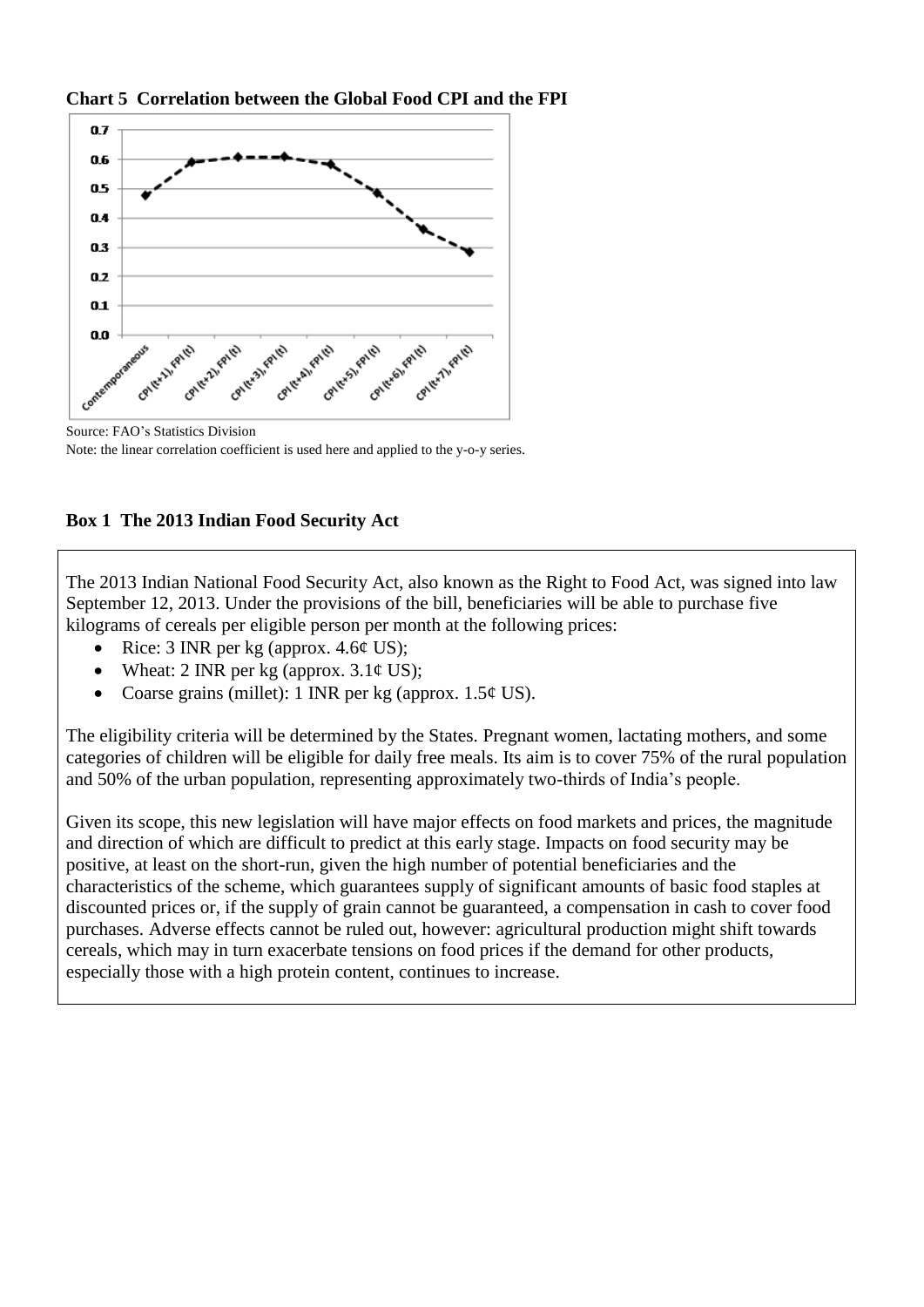#### **Box 2 Data revisions**

In this release, a particular effort has been made to improve the timeliness and the geographical coverage of disseminated indices. Price indices up to October 2013 have been compiled based on data covering 151 countries, up from 125 in the previous release. This improvement in coverage is particularly noticeable for Asia, and especially South-Eastern Asia, with the inclusion of important countries such as Lao People's Democratic Republic and Myanmar. As illustrated in the figure below, while this has lead to some revisions in the Food Consumer Price Index for South-Eastern Asia, the general trend of the index has not been significantly altered. As the geographical coverage of the indices stabilizes, fewer data revisions are to be expected in future releases.



*Chart - Revision in food inflation estimates for South-Eastern Asia (y-o-y)*